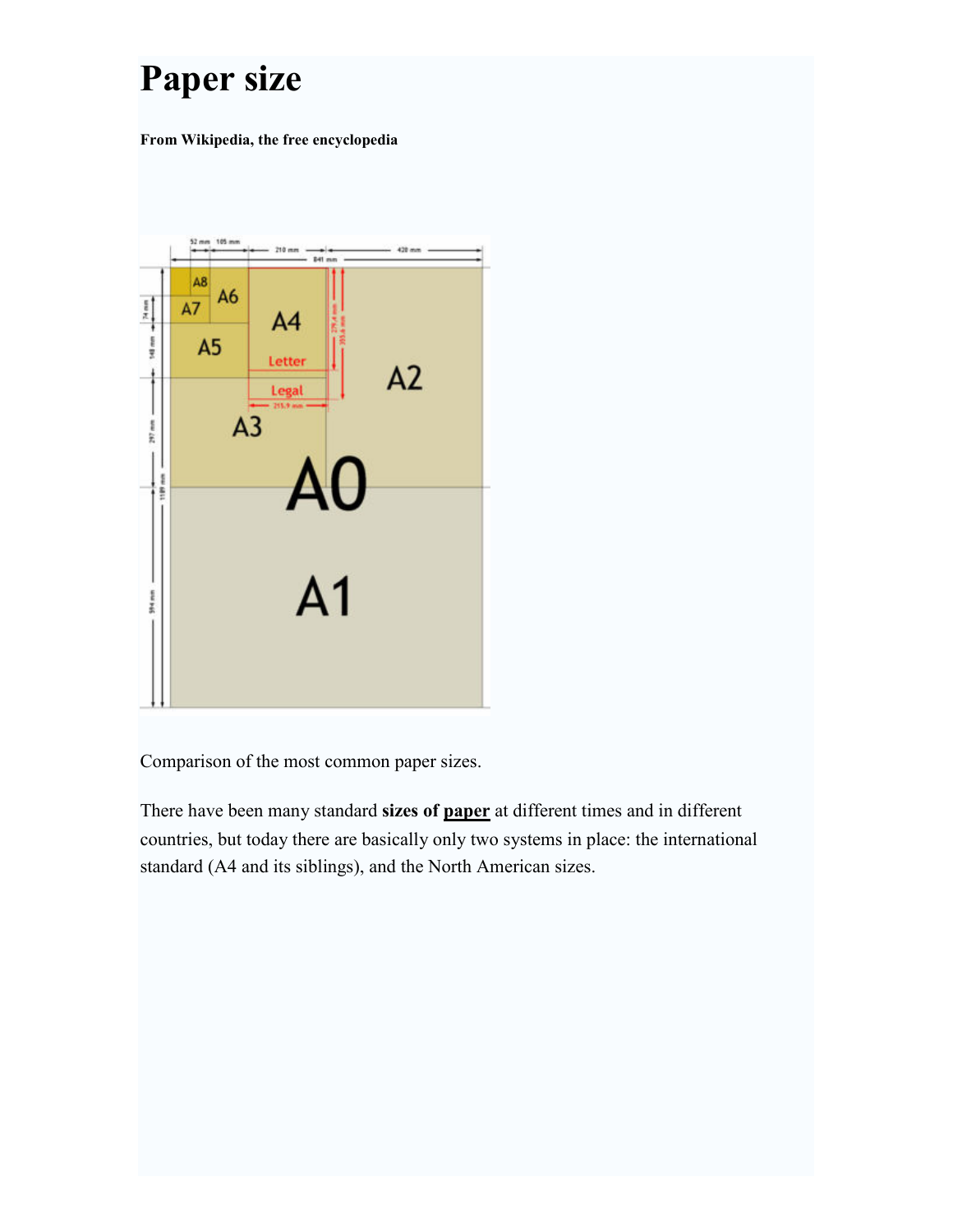# **Contents**

- 1 The international standard: ISO 216
	- o 1.1 German extensions
	- $\circ$  1.2 Swedish extensions
	- o 1.3 Japanese B-series variant
- 2 North American paper sizes
	- o 2.1 Loose sizes
		- $\frac{2.1.1 \text{ ANSI paper sizes}}{}$
		- $\frac{2.1.2 \text{ Architectural sizes}}{2.2 \text{ Architectural size}}$
		- $\blacksquare$  2.1.3 Other sizes
	- o 2.2 Tablet sizes
- 3 Traditional inch-based paper sizes
- 4 Transitional paper sizes
	- o 4.1 PA series
	- o 4.2 Antiquarian
- 5 Expressing paper thickness and density (paper weight)
	- o 5.1 Grammage
	- o 5.2 "Uncut" ream basis weight
- References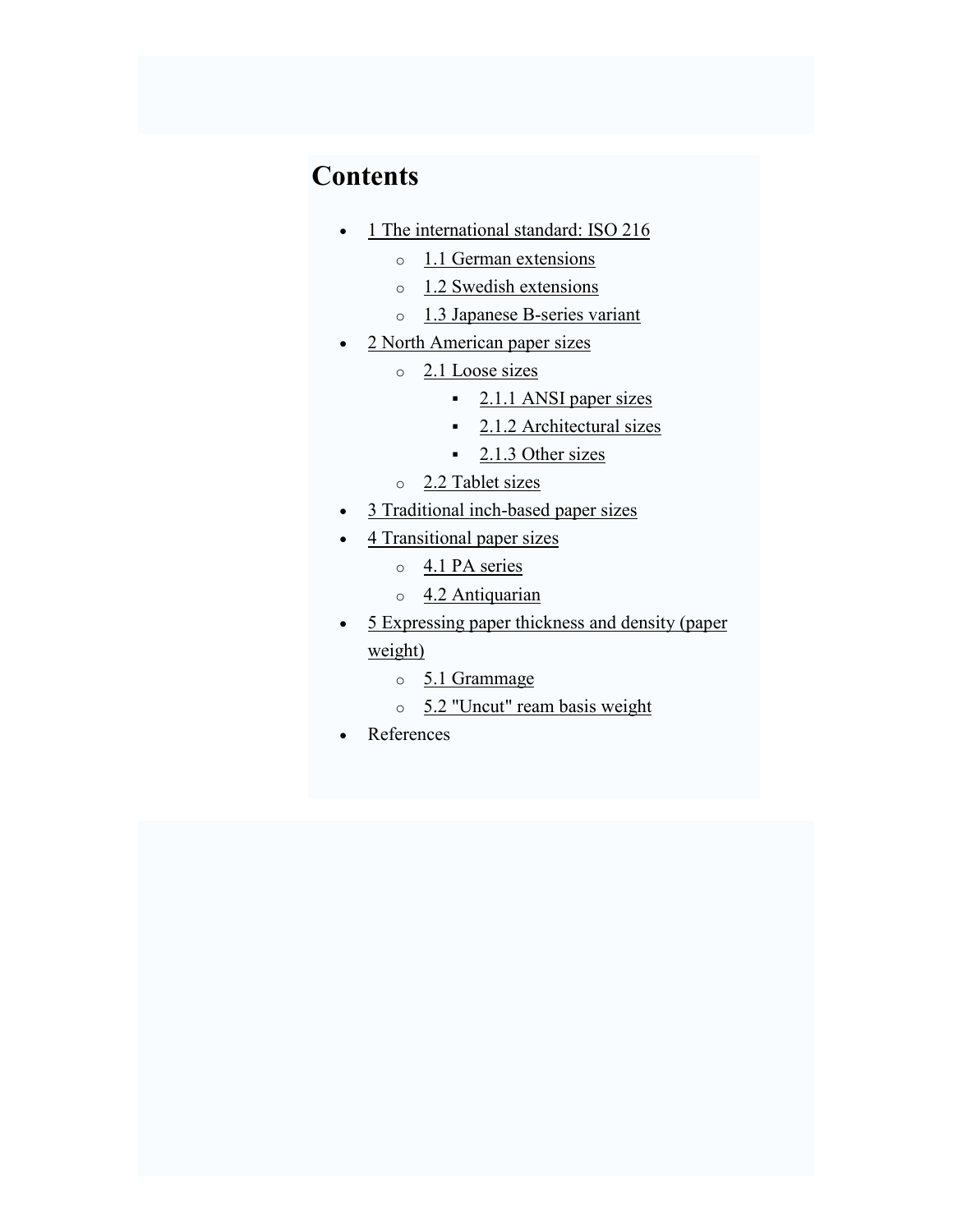# The international standard: ISO 216



The ISO A series. Main article: ISO 216

The international paper size standard, ISO 216, is based on the metric system, with the base format being a sheet of paper measuring  $1 \text{ m}^2$  in area. This standard has been adopted by all countries in the world except the United States and Canada. In Mexico and the Philippines, despite the ISO standard having been officially adopted, the U.S. "Letter" format is still in common use.

The most widely known size in the ISO format is A4.

ISO paper sizes are all based on a single aspect ratio of the square root of two, or approximately 1:1.4142. The advantages of basing a paper size upon this ratio were already noted in 1768 by the German scientist Georg Lichtenberg (in a letter to Johann Beckmann). In the beginning of the twentieth century, Dr Walter Porstmann turned Lichtenberg's idea into a proper system of different paper sizes. Porstmann's system was introduced as a DIN standard (DIN 476) in Germany in 1922, replacing a vast variety of other paper formats. Even today the paper sizes are called "DIN A4" in everyday use in Germany.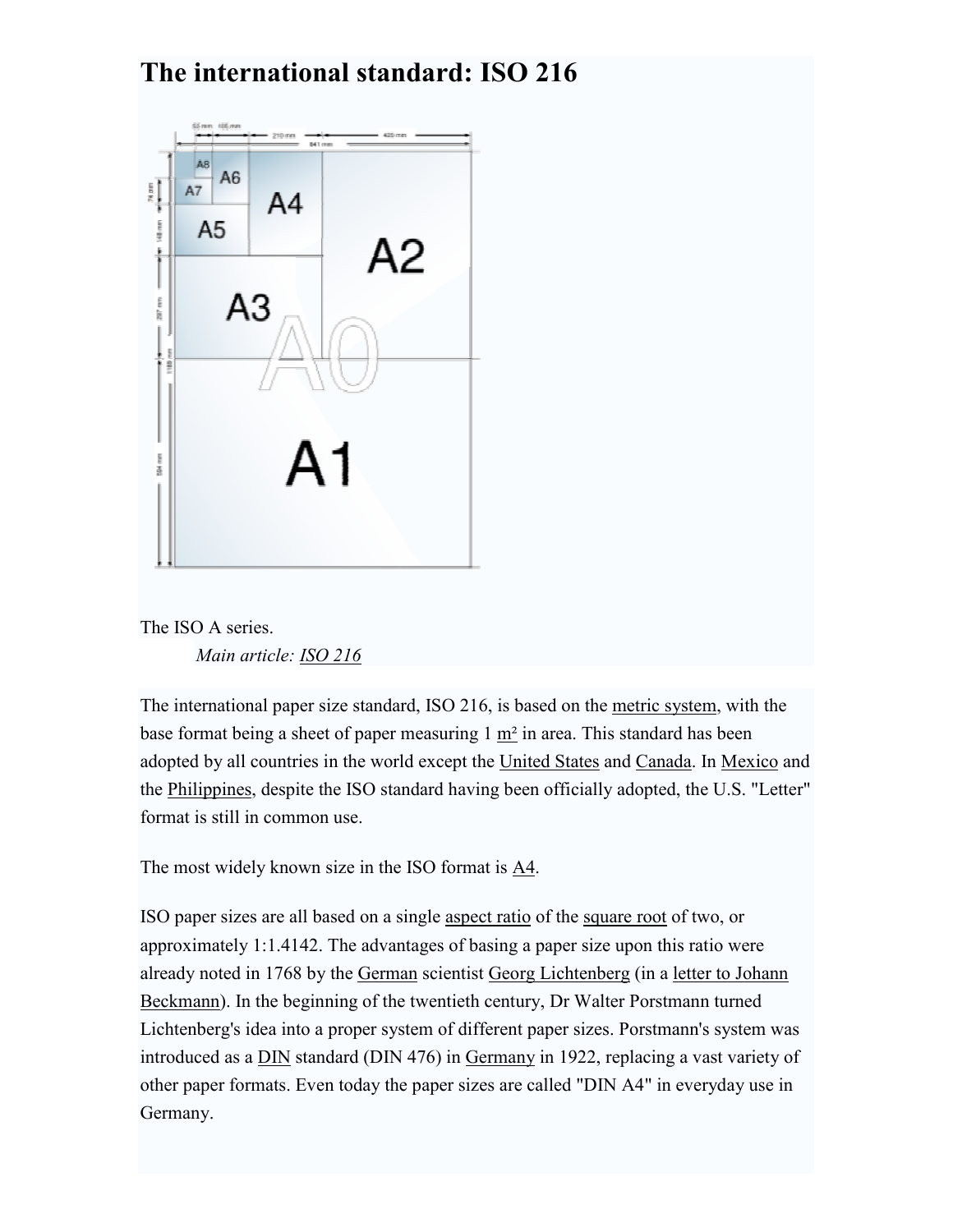The DIN 476 standard spread quickly to other countries, and before the outbreak of World War II it had been adopted by the following countries:

- $\bullet$  Belgium (1924)
- Netherlands (1925)
- Norway  $(1926)$
- Switzerland (1929)
- Sweden  $(1930)$
- Soviet Union  $(1934)$
- Hungary  $(1938)$
- Italy  $(1939)$

During the war it was adopted by Uruguay (1942), Argentina (1943) and Brazil (1943); and directly afterwards the standard continued to spread to other countries:

- Spain (1947)
- Austria  $(1948)$
- Romania (1949)
- Japan (1951)
- Denmark  $(1953)$
- Czechoslovakia (1953)
- Israel  $(1954)$
- Portugal (1954)
- Yugoslavia (1956)
- India (1957)
- Poland (1957)
- United Kingdom (1959)
- Venezuela (1962)
- New Zealand (1963)
- $\text{Iceland}$  (1964)
- Mexico  $(1965)$
- South Africa (1966)
- France  $(1967)$
- Peru  $(1967)$
- Turkey  $(1967)$
- Chile (1968)
- Greece  $(1970)$
- Zimbabwe (1970)
- Singapore (1970)
- Bangladesh (1972)
- Thailand (1973)
- Barbados (1973)
- Australia (1974)
- Ecuador  $(1974)$
- Colombia (1975)
- Kuwait  $(1975)$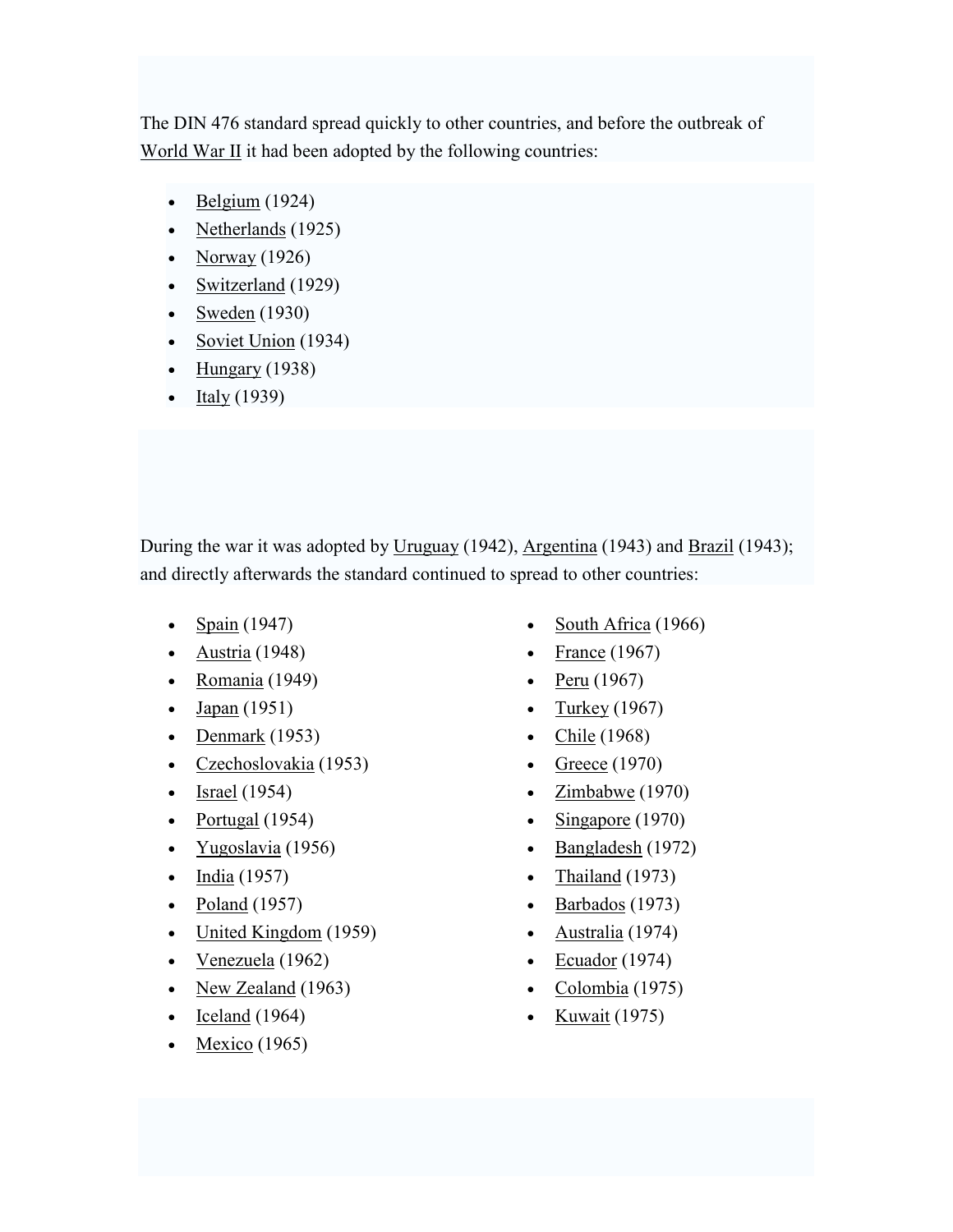By 1975 so many countries were using the German system that it was established as an ISO standard, as well as the official United Nations document format. By 1977 A4 was the standard letter format in 88 of 148 countries, and today only the U.S. and Canada have not adopted the system.

The largest standard size, A0, has an area of 1 m². The long side of the sheet is calculated by taking the 4th root of 2, i.e. 1.189 metre and the short side is the inverse of that number, i.e. 0.841 metre. A1 is formed by cutting a piece of A0 in half, which retains the aspect ratio. This particular measurement system was chosen in order to allow folding of one standard size into another, which cannot be accomplished with traditional paper sizes.

Brochures are made by using material at the next size up i.e. material at A3 is folded to make A4 brochures. Similarly, material at A4 is folded to make A5 brochures.

It also allows scaling without loss of image from one size to another. Thus an A4 page can be enlarged to A3 and retain the exact proportions of the original document. Office photocopiers in countries that use ISO 216 paper often have one tray filled with A4 and another filled with A3. A simple method is usually provided (e.g. one button press) to enlarge A4 to A3 or reduce A3 to A4. Thus an A4 brochure when open is A3 and can be placed on the copier and either printed directly onto the A3 paper or reduced to A4.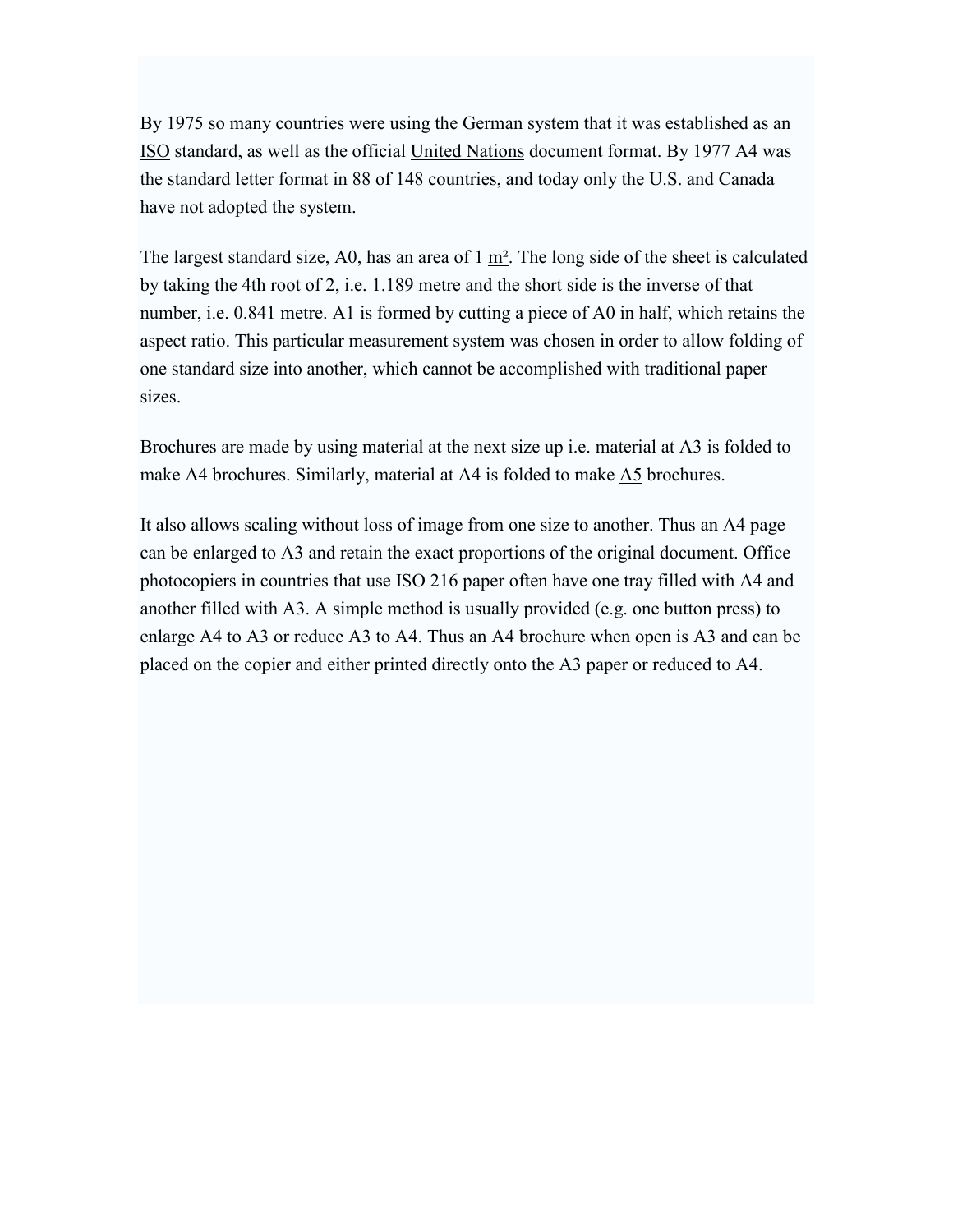

The ISO B series.

There is also a much less common B series. The area of B series sheets is the geometric mean of successive A series sheets. So, B1 is between A0 and A1 in size, with an area of 0.71 m<sup>2</sup> ( $\sqrt{2}^{-1}$ ). As a result, B0 has one side 1-metre long, and other sizes in the B series have one side that is a half, quarter or eighth of a metre. While less common in office use, it is used for a variety of special situations. Many posters use B-series paper or a close approximation, such as 50 cm×70 cm; B5 is a relatively common choice for books. The B series is also used for envelopes and passports.

The C series is used only for envelopes and is defined in ISO 269. The area of C series sheets is the geometric mean of the areas of the A and B series sheets of the same number; for instance, the area of a C4 sheet is the geometric mean of the areas of an A4 sheet and a B4 sheet. This means that C4 is slightly larger than A4, and B4 slightly larger than C4. The practical usage of this is that a letter written on A4 paper fits inside a C4 envelope, and a C4 envelope fits inside a sturdier B4 envelope.

The scalability also means that less paper (and hence money) is wasted by printing companies.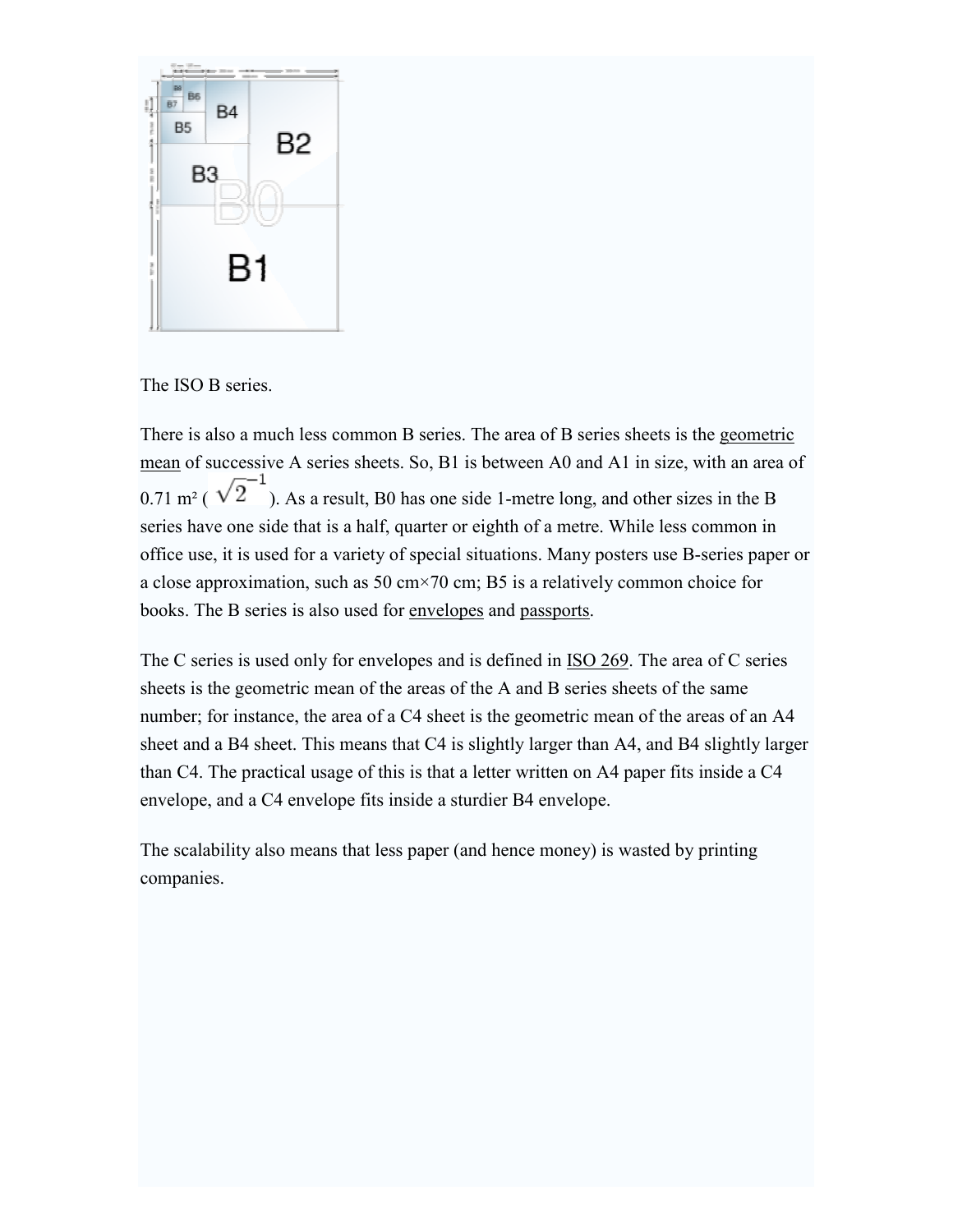### ISO/DIN paper sizes (in mm) and US equivalents (in inches)

|                  | <b>A Series Formats</b> |                  | <b>B</b> Series Formats                                                                                                |                                      | <b>C</b> Series Formats      |                   |
|------------------|-------------------------|------------------|------------------------------------------------------------------------------------------------------------------------|--------------------------------------|------------------------------|-------------------|
| size             | in mm                   | in inches        | in mm                                                                                                                  | in inches                            | in mm                        | in inches         |
| $\boldsymbol{0}$ |                         |                  | $841 \times 1189$ 33.1 $\times$ 46.8 1000 $\times$ 1414 39.4 $\times$ 55.7 917 $\times$ 1297 36.1 $\times$ 51.1        |                                      |                              |                   |
| $\mathbf{1}$     |                         |                  | $594 \times 841$   23.4 $\times$ 33.1   707 $\times$ 1000   27.8 $\times$ 39.4   648 $\times$ 917   25.5 $\times$ 36.1 |                                      |                              |                   |
| $\overline{2}$   |                         |                  | $420 \times 594$   $16.5 \times 23.4$   $500 \times 707$   $19.7 \times 27.8$   $458 \times 648$   $18.0 \times 25.5$  |                                      |                              |                   |
| 3                |                         |                  | $297 \times 420$  11.7 \times 16.5   353 \times 500  13.9 \times 19.7   324 \times 458  12.8 \times 18.0               |                                      |                              |                   |
| $\overline{4}$   | $210 \times 297$        |                  | $\vert 8.3 \times 11.7 \vert 250 \times 353 \vert$                                                                     | $9.8 \times 13.9$   229 $\times$ 324 |                              | $9.0 \times 12.8$ |
| 5                | $148 \times 210$        | $5.8 \times 8.3$ | $176 \times 250$                                                                                                       | $6.9 \times 9.8$                     | $\vert 162 \times 229 \vert$ | $6.4 \times 9.0$  |
| 6                | $105 \times 148$        | $4.1 \times 5.8$ | $125 \times 176$                                                                                                       | $4.9 \times 6.9$                     | $114 \times 162$             | $4.5 \times 6.4$  |
| $\overline{7}$   | $74 \times 105$         | $2.9 \times 4.1$ | $88 \times 125$                                                                                                        | $3.5 \times 4.9$                     | $81 \times 114$              | $3.2 \times 4.5$  |
| 8                | $52 \times 74$          | $2.0 \times 2.9$ | $62 \times 88$                                                                                                         | $2.4 \times 3.5$                     | $57 \times 81$               | $2.2 \times 3.2$  |
| 9                | $37 \times 52$          | $1.5 \times 2.0$ | $44 \times 62$                                                                                                         | $1.7 \times 2.4$                     | $40 \times 57$               | $1.6 \times 2.2$  |
| 10               | $26 \times 37$          | $1.0 \times 1.5$ | $31 \times 44$                                                                                                         | $1.2 \times 1.7$                     | $28 \times 40$               | $1.1 \times 1.6$  |

The tolerances specified in the standard are

- $\cdot$   $\pm 1.5$  mm for dimensions up to 150 mm,
- $\cdot$   $\pm 2$  mm for lengths in the range 150 to 600 mm, and
- $\cdot$   $\pm$ 3 mm for any dimension above 600 mm.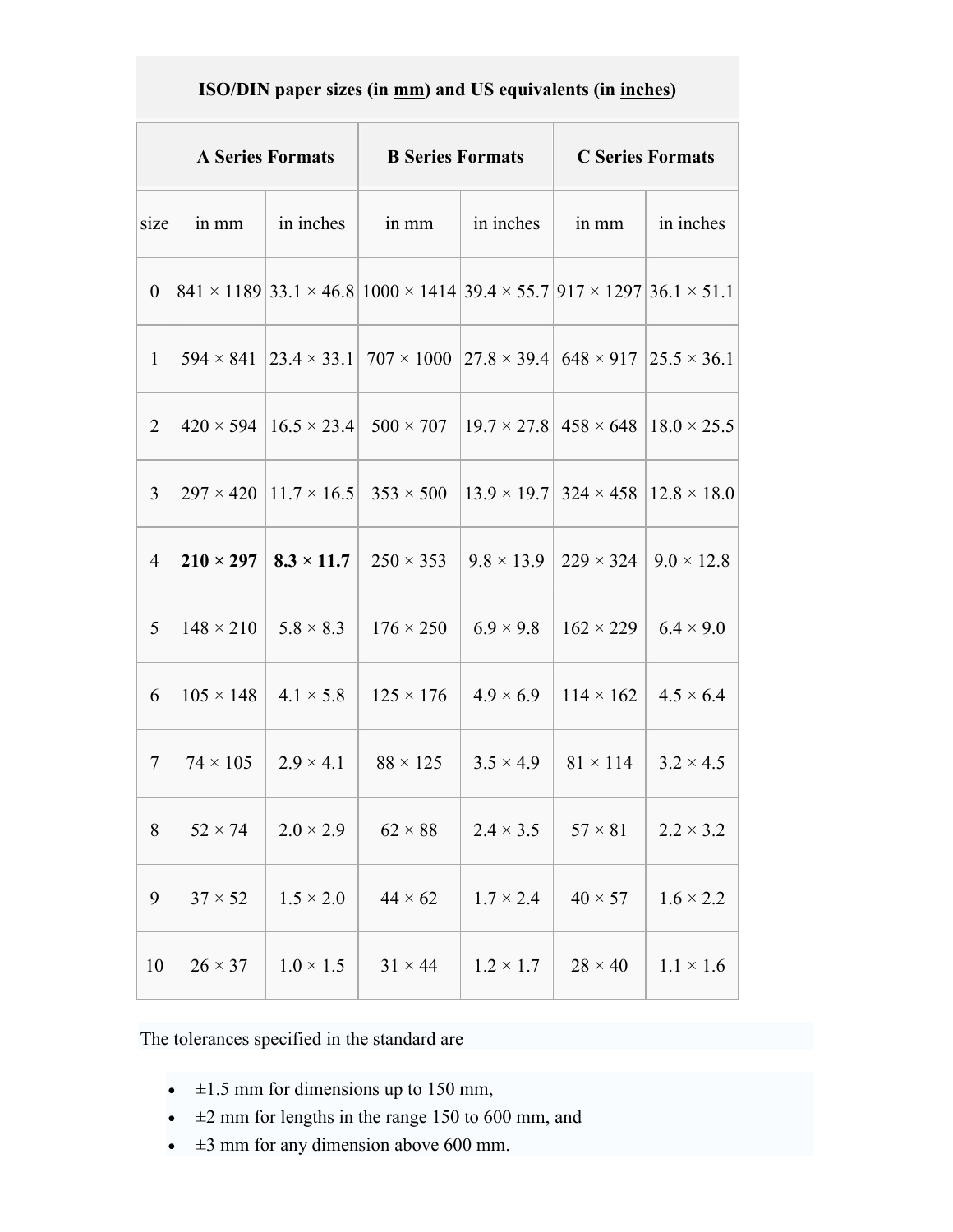#### German extensions

The German standard DIN 476 was published in 1922 and is the original specification of the ISO A and B sizes. However, it still differs in two details from its international successor:

DIN 476 provides an extension to formats larger than A0, denoted by a prefix factor. In particular, it lists the two formats 2A0, which is twice the area of A0, and 4A0, which is four times A0:

 $4A0$  1682  $\times$  2378  $2A0$  1189 × 1682

DIN 476 also specifies slightly tighter tolerances, namely  $\pm 1$  mm ( $\leq 150$  mm),  $\pm 1.5$  mm  $(150-600 \text{ mm})$ , and  $\pm 2 \text{ mm}$  (>600 mm), respectively.

#### Swedish extensions

The Swedish standard SIS 014711 generalized the ISO system of A, B, and C formats by adding D, E, F, and G formats to it. Its D format sits between a B format and the next larger A format (just like C sits between A and the next larger B). The remaining formats fit in between all these formats, such that the sequence of formats A4, E4, C4, G4, B4, F4, D4, H4, A3 is a geometric progression, in which the dimensions grow by a factor  $2^{1/16}$  from one size to the next. However, the SIS 014711 standard does not define any size between a D format and the next larger A format (called H in the previous example). None of these additional formats beyond C have turned out to be particularly useful in practice and they have not caught on internationally.

#### Japanese B-series variant

The JIS defines two main series of paper sizes. The JIS A-series is identical to the ISO Aseries, but with slightly different tolerances. The area of B-series paper is 1.5 times that of the corresponding A-paper, so the length ratio is approximately 1.22 times the length of the corresponding A-series paper. The aspect ratio of the paper is the same as for Aseries paper. Both A- and B-series paper is widely available in Japan and most photocopiers are loaded with at least A4 and B4 paper.

There are also a number of traditional paper sizes, which are now used mostly only by printers. The most common of these old series are the Shiroku-ban and the Kiku paper sizes.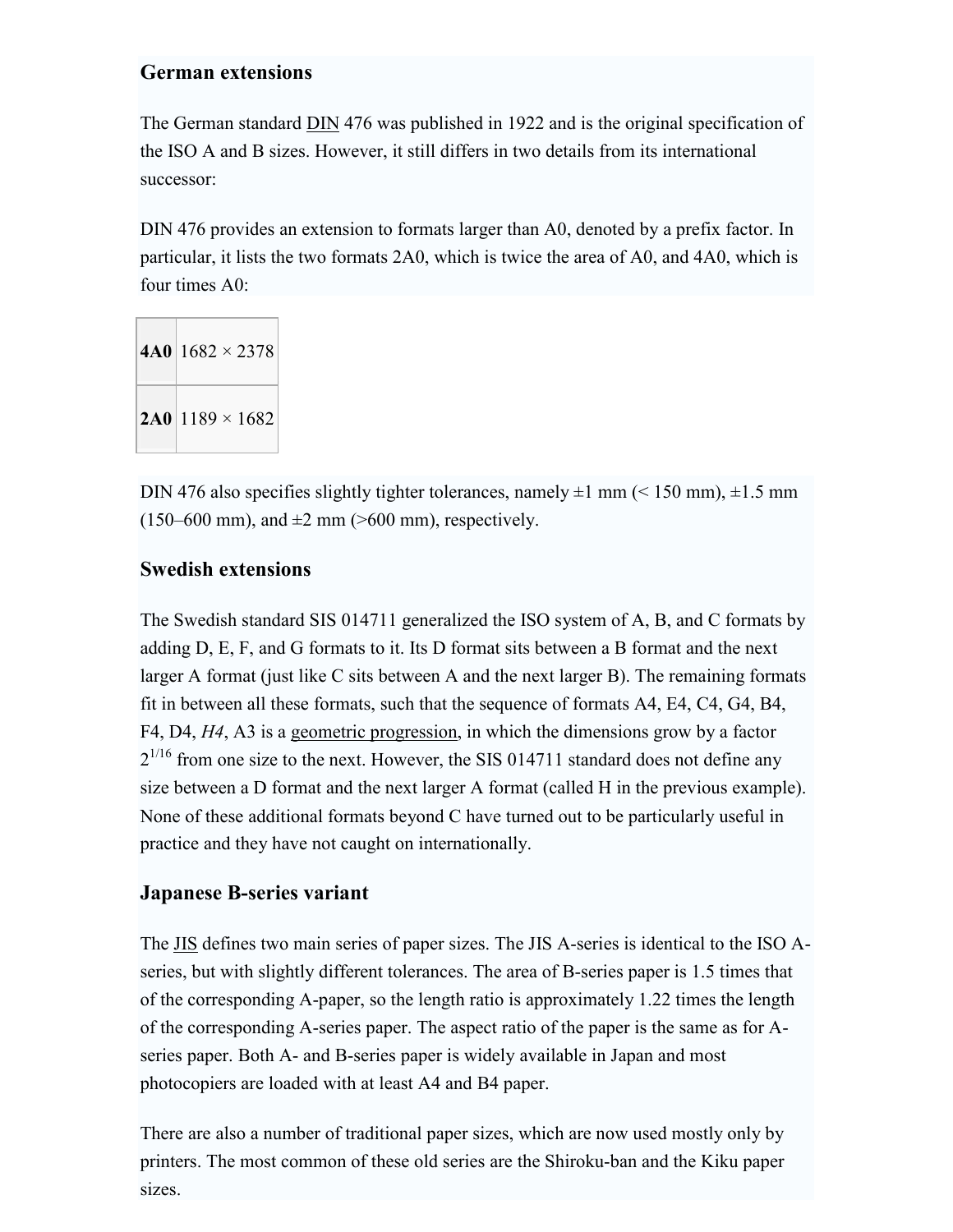## JIS paper sizes (in <u>mm</u>)

| $B-$                         | Shiroku ban<br>4x6/                      | <b>Kiku</b> |
|------------------------------|------------------------------------------|-------------|
| $-0$ 1030 x 1456             |                                          |             |
| $-1$   728 x 1030            |                                          |             |
| $-2$ 515 x 728               |                                          |             |
| $-3$ 364 x 515               |                                          |             |
|                              | $-4$ 257 x 364 264 x 379                 | 227 x 306   |
|                              | $-5$   182 x 257   189 x 262   151 x 227 |             |
| $-6$   128 x 182   189 x 262 |                                          |             |
| $-7$ 91 x 128 127 x 188      |                                          |             |
| $-8$ 64 x 91                 |                                          |             |
| $-9$ 45 x 64                 |                                          |             |
| $-10$ 32 x 45                |                                          |             |
| $-11$   22 x 32              |                                          |             |
| $-12$ 16 x 22                |                                          |             |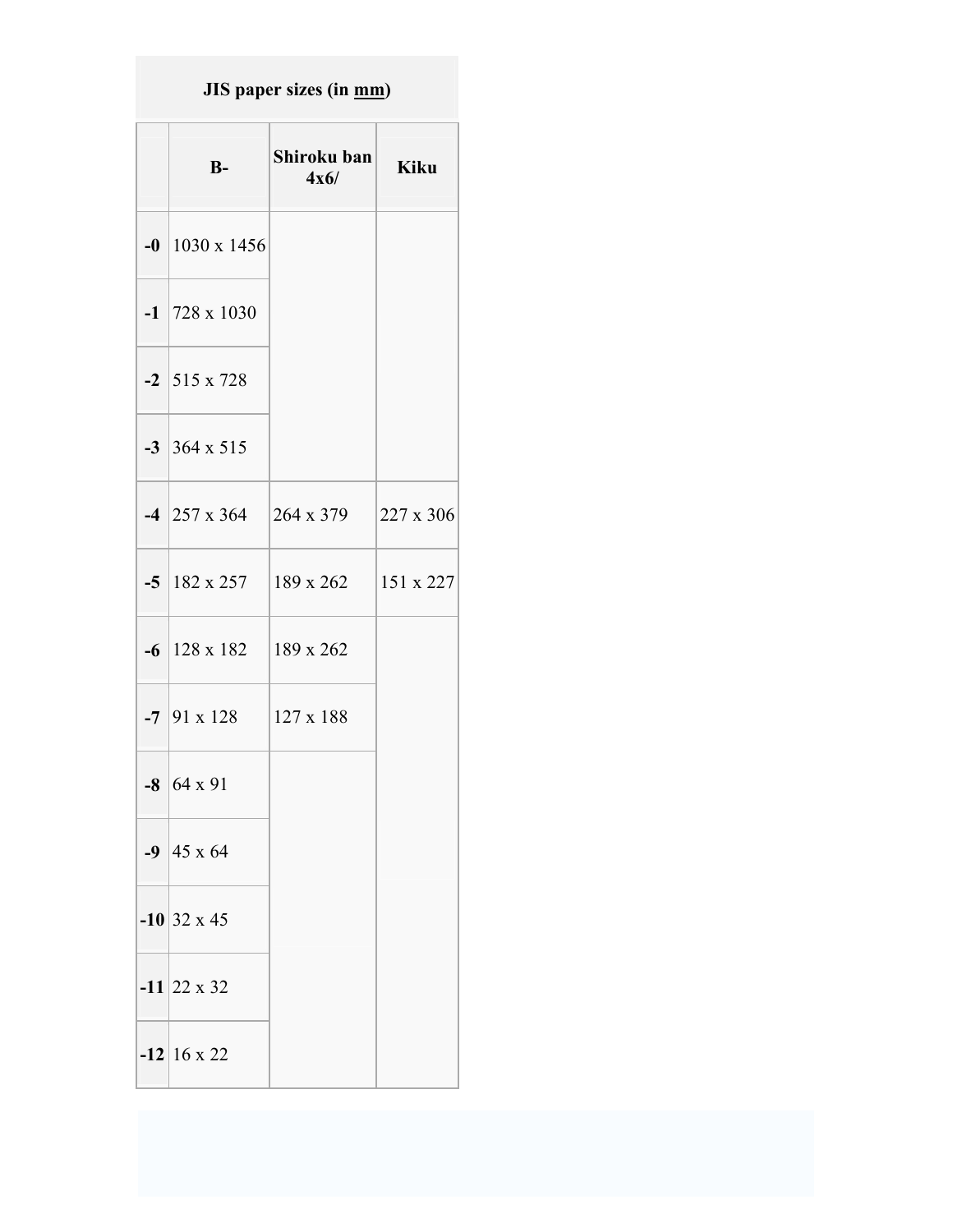## North American paper sizes



A size chart illustrating the ANSI sizes.

#### Loose sizes

Current standard sizes of U.S. paper are a subset of the traditional sizes referred to below. "Letter", "Legal", and "Ledger"/"Tabloid" are by far the most commonly used of these for everyday activities. The origin of the exact dimensions of "Letter" size paper (8.5" x 11", 216 mm  $\times$  279 mm) are lost in tradition and not well documented. The author of the American Forest and Paper Association website argues that the dimension originates from the days of manual paper making, and that the 11 inch length of the page is about a quarter of "the average maximum stretch of an experienced vatman's arms" [1]. However, this does not explain the width or aspect ratio.

There is an additional paper size, to which the name "government-letter" was given by the IEEE Printer Working Group: the 8-by-10½ inch paper that is used in America for children's writing. It was prescribed by Herbert Hoover when he was Secretary of Commerce to be used for U.S. government forms, apparently to enable discounts from the purchase of paper for schools. In later years, as photocopy machines proliferated, citizens wanted to make photocopies of the forms, but the machines did not generally have this size paper in their bins. Ronald Reagan therefore had the U.S. government switch to letter size.  $8'' \times 10\frac{1}{2}$  is still commonly used in spiral-bound notebooks and the like.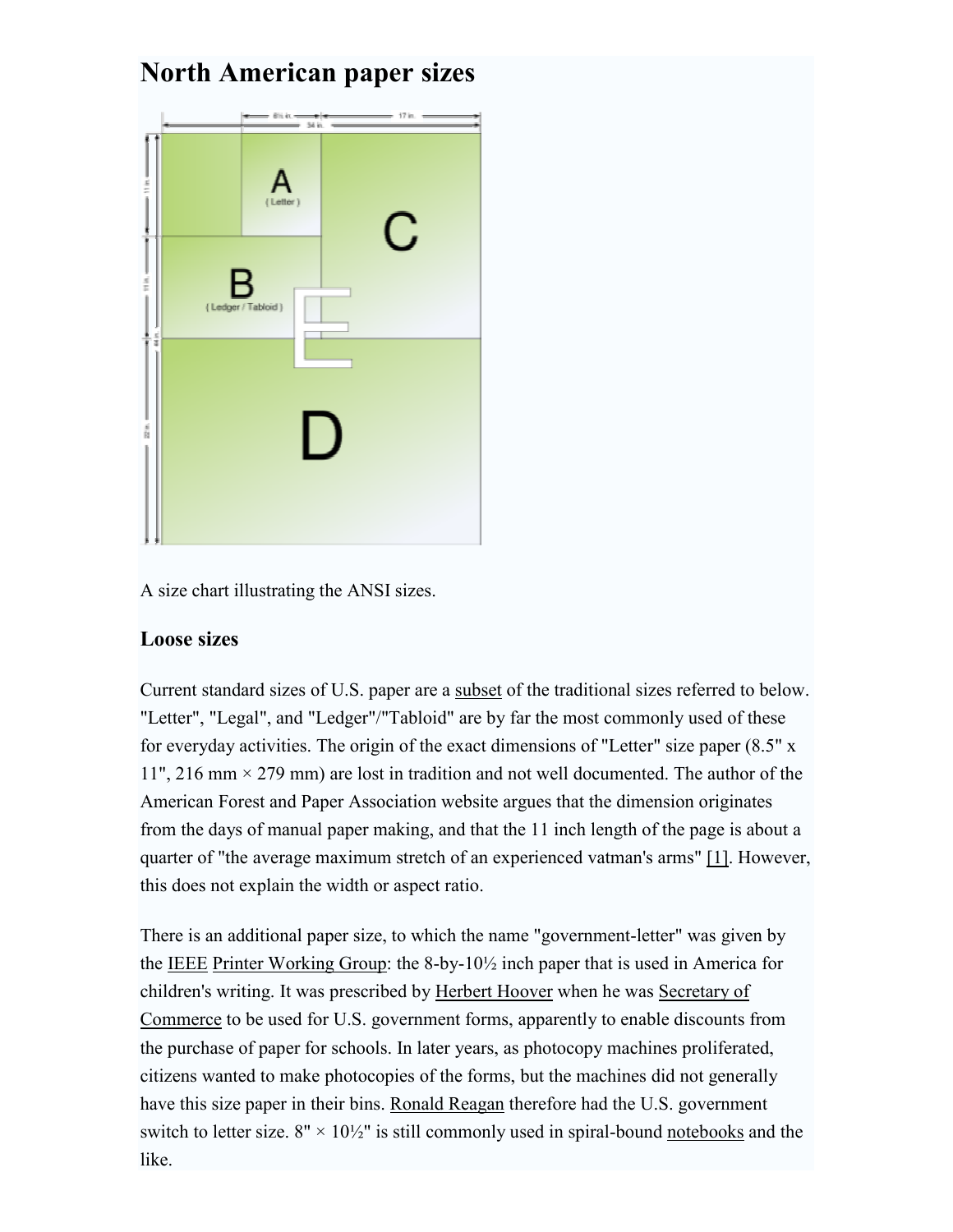An alternative explanation in the past for the difference between "government size" (as government-letter size was referred to at the time) and letter size paper was that the slightly smaller sheet used less paper, and therefore saved the government money in both paper and filing space. However, when Reagan prescribed the change to letter size, it was commonly stated that U.S. paper manufacturers had standardized their production lines for letter size, and were meeting government orders by trimming ½" each from two sides of letter-size stock; thus the government was allegedly paying more for its smaller paper size before Reagan abolished it. The different paper size also reportedly restricted the government's ability to take advantage of modular office furniture designs that were becoming common in the 1980's, whose cabinets were designed for letter size paper.

U.S. paper sizes are currently standard in the United States and (partly) the Philippines, which uses U.S. "Letter," but the Philippine "Legal" size is  $8\frac{1}{2}$ -by-13 inches. ISO ranges are available, but not widely used, in the Philippines.

In Canada, U.S. paper sizes are a de facto standard. The government, however, uses a combination of ISO paper sizes, and CAN 2-9.60M "Paper Sizes for Correspondence" specifies P1 through P6 paper sizes, which are the U.S. paper sizes rounded to the nearest half-centimeter [2]. Mexico has adopted the ISO standard, but U.S. "Letter" format is very common, as the market is dominated by U.S. suppliers who offer "Letter" at a much lower price than A4. Elsewhere in the world, paper and other stationery in U.S. sizes is not easily available. See switch costs, network effects and standardization for possible reasons for differing regional adoption rates of the ISO standard sizes.

#### ANSI paper sizes

In 1995, the American National Standards Institute adopted ANSI/ASME Y14.1 which defined a regular series of paper sizes based upon the *de facto* standard  $8\frac{1}{2}$ " x 11" "letter" size which it assigned "ANSI A". This series also includes "ledger"/"tabloid" as "ANSI B". This series is somewhat similar to the ISO standard in that cutting a sheet in half shortwise would produce two sheets of the next smaller size. Unlike the ISO standard, however, the arbitrary aspect ratio forces this series to have two alternating aspect ratios. The ANSI series is show below.

With care, documents can be prepared so that the text and images fit on either ANSI or their equivalent ISO sheets at 1:1 reproduction scale.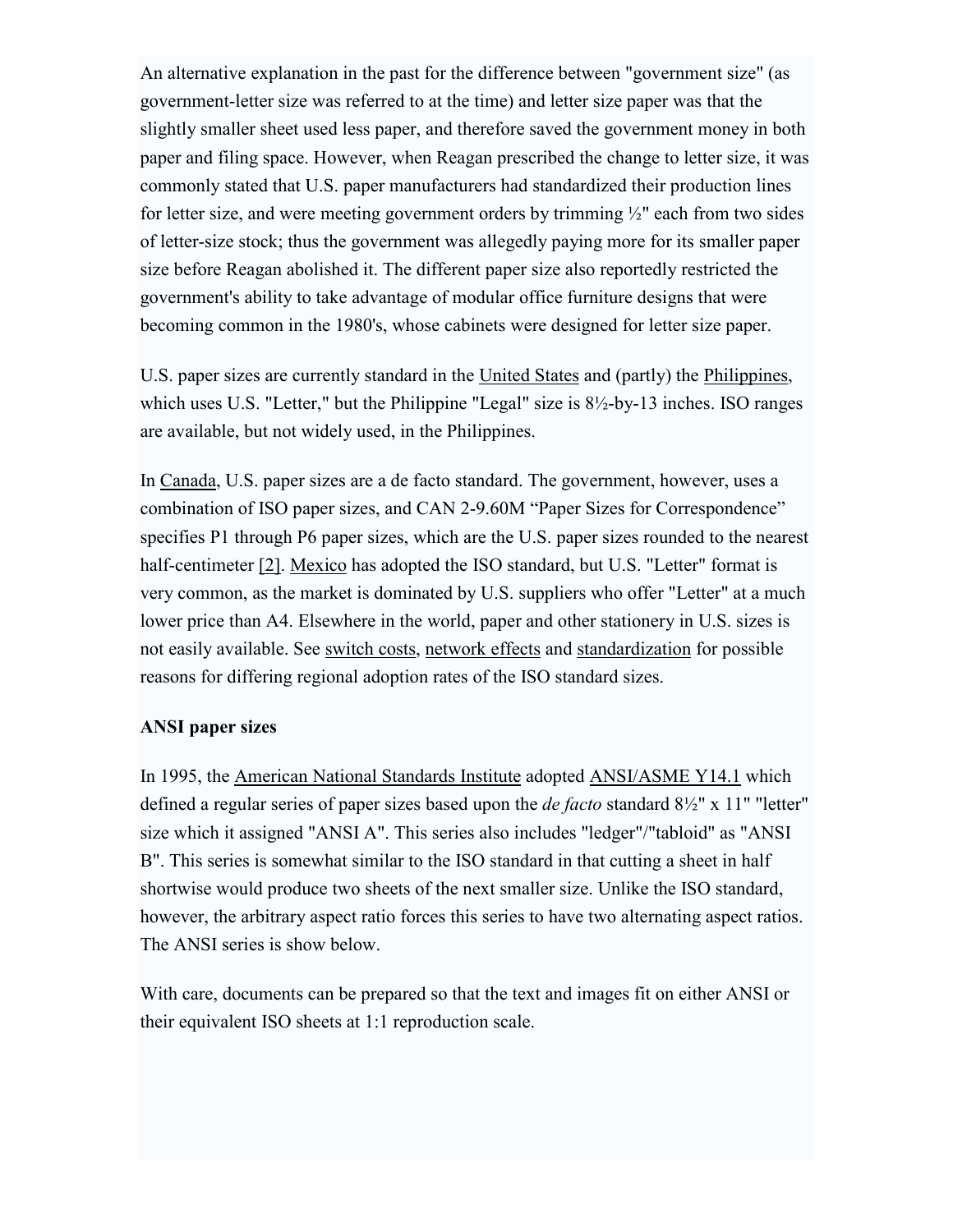| <b>Name</b> | Inches | mm                                                                          | <b>Ratio</b> | AKA                                                                        | <b>ISO</b><br><b>Similar Size</b> |
|-------------|--------|-----------------------------------------------------------------------------|--------------|----------------------------------------------------------------------------|-----------------------------------|
|             |        | <b>ANSI A</b> $ 11 \times 8\frac{1}{2} 279.4 \times 215.9$  1.2941   Letter |              |                                                                            | A <sup>4</sup>                    |
|             |        |                                                                             |              | <b>ANSI B</b> $ 17 \times 11 $ 431.8 $\times$ 279.4 1.5455 Ledger, Tabloid | A <sub>3</sub>                    |
|             |        | <b>ANSI C</b>   22 $\times$ 17   538.8 $\times$ 431.8   1.2941              |              |                                                                            | A <sub>2</sub>                    |
|             |        | <b>ANSI D</b> 34 $\times$ 22   863.6 $\times$ 538.8   1.5455                |              |                                                                            | A <sub>1</sub>                    |
|             |        | <b>ANSI E</b> $ 44 \times 34 $ 1117.6 $\times$ 863.6 1.2941                 |              |                                                                            | A0                                |

Other, larger sizes continuing the alphabetic series illustrated above exist, but it should be noted that they are not part of the series *per se*, because they do not exhibit the same aspect ratios. For example, Engineering F size (40 x 28) also exists, but is rarely encountered, as are G, H, ... N size drawings. G size is 22.5 inches high, but variable width up to 90 inches in increments of 8.5 inches, i.e., roll format. H and larger letter sizes are also roll formats. Such sheets were at one time used for full-scale layouts of aircraft parts, wiring harnesses and the like, but today are generally not needed, due to widespread use of Computer-aided design (CAD) and Computer-aided manufacturing (CAM).

#### Architectural sizes

In addition to the ANSI system as listed above, there is a corresponding series of paper sizes used for architectural purposes. This series also shares the property that bisecting each size produces two of the size below. This series is likely preferred by architects due to the fact that the aspect ratios  $(4.3 \& 3.2)$  are rational unlike their ANSI counterparts.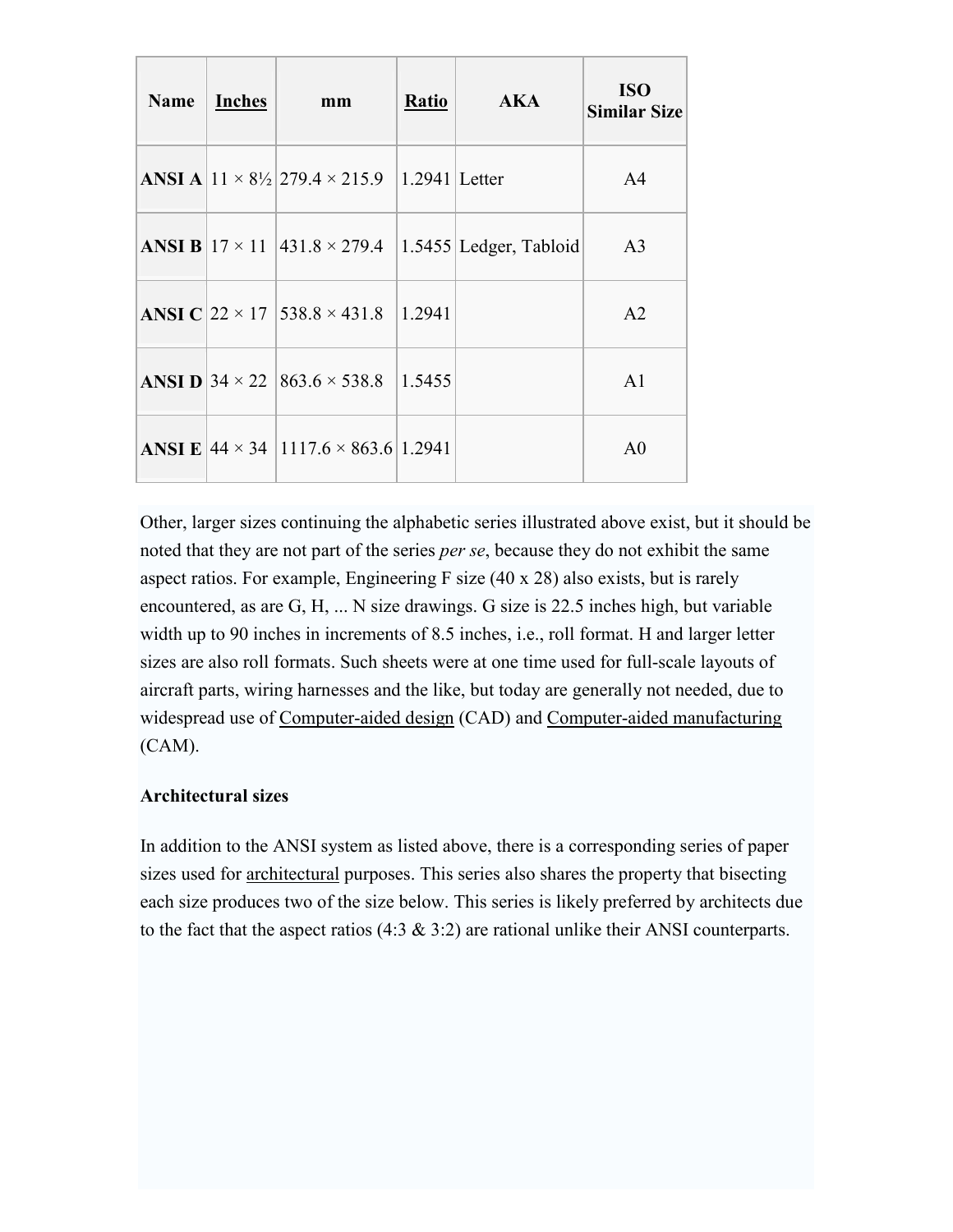The architectural series, usually abbreviated "Arch", is shown below:

| Name   Inches | mm                                                   | <b>Ratio</b> |
|---------------|------------------------------------------------------|--------------|
|               | Arch A $12 \times 9$ 304.8 $\times$ 228.6            | 1.3333       |
|               | Arch B $18 \times 12$   457.2 $\times$ 304.8         | 1.5          |
|               | Arch C $24 \times 18 609.6 \times 457.2 1.3333$      |              |
|               | <b>Arch D</b> 36 $\times$ 24 914.4 $\times$ 609.6    | 1.5          |
|               | Arch E $ 48 \times 36 $ 1219.2 $\times$ 914.4 1.3333 |              |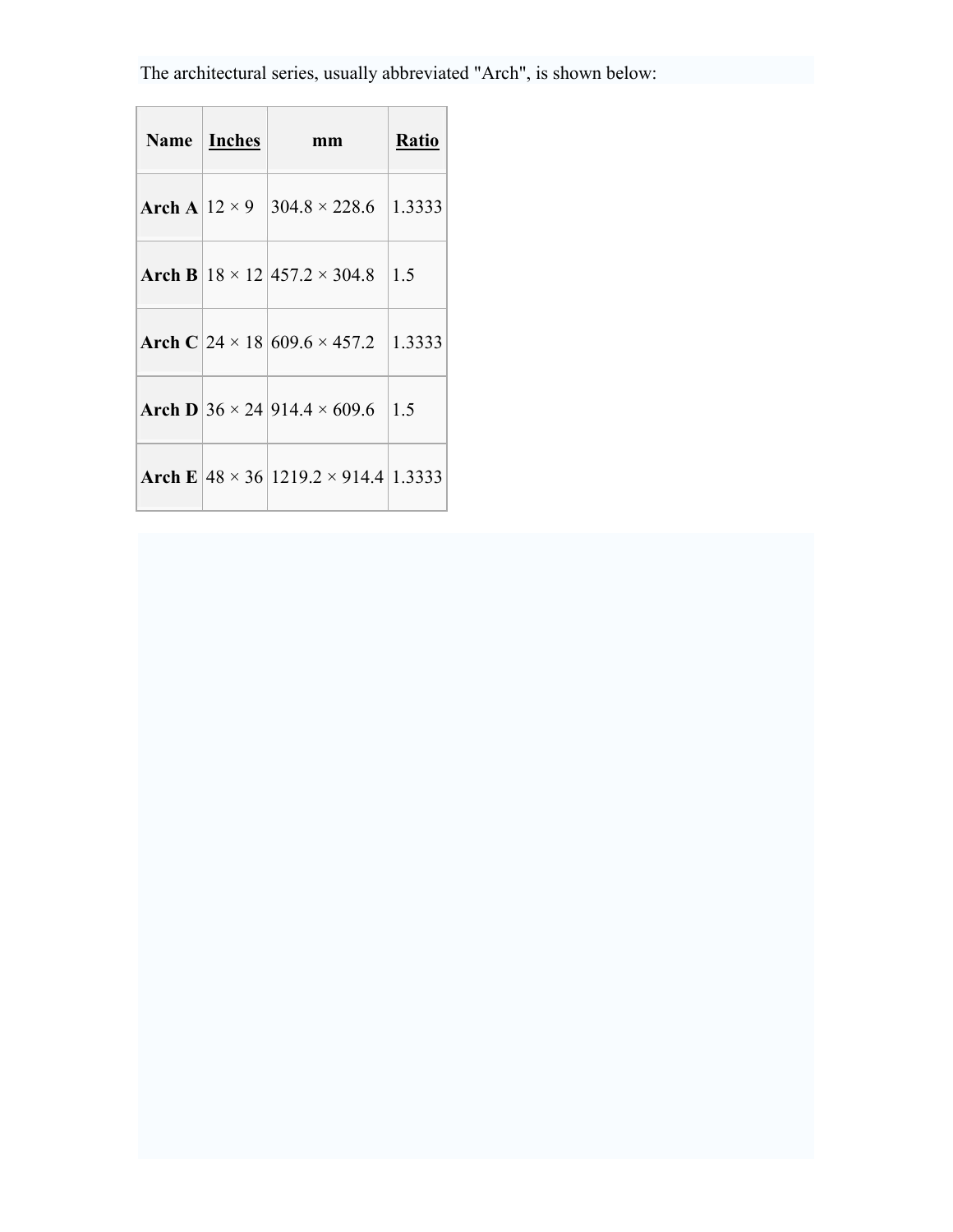#### Other sizes

| <b>Name</b>                    | <b>Inches</b>                                         | mm                                           | <b>Ratio</b> |
|--------------------------------|-------------------------------------------------------|----------------------------------------------|--------------|
| Quarto                         | $10 \times 8$                                         | $254 \times 203$                             | 1.25         |
| Foolscap                       | $13 \times 8$                                         | $330 \times 203$                             | 1.625        |
| <b>Executive, (or Monarch)</b> | $10\frac{1}{2} \times 7\frac{1}{4}$                   | $ 267 \times 184 $                           | 1.4483       |
| Government-Letter              | $10\frac{1}{2} \times 8$                              | $267 \times 203$                             | 1.3125       |
| Letter                         | $11 \times 8\frac{1}{2}$                              | $279 \times 216$                             | 1.2941       |
| Legal                          | $14 \times 8\frac{1}{2}$                              | $356 \times 216$                             | 1.6471       |
| Ledger, Tabloid                | $17 \times 11$                                        | $432 \times 279$                             | 1.5455       |
| Post                           | $19\frac{1}{4} \times 15\frac{1}{2}$ 489 × 394        |                                              | 1.2419       |
| Crown                          | $20 \times 15$                                        | $508 \times 381$                             | 1.3333       |
| <b>Large Post</b>              |                                                       | $21 \times 16\frac{1}{2}$   533 $\times$ 419 | 1.2727       |
| <b>Demy</b>                    | $22\frac{1}{2} \times 17\frac{1}{2}$ 572 $\times$ 445 |                                              | 1.2857       |
| <b>Medium</b>                  | $23 \times 18$                                        | $584 \times 457$                             | 1.2778       |
| Royal                          | $25 \times 20$                                        | $635 \times 508$                             | 1.25         |
| Elephant                       | $28 \times 23$                                        | $711 \times 584$                             | 1.2174       |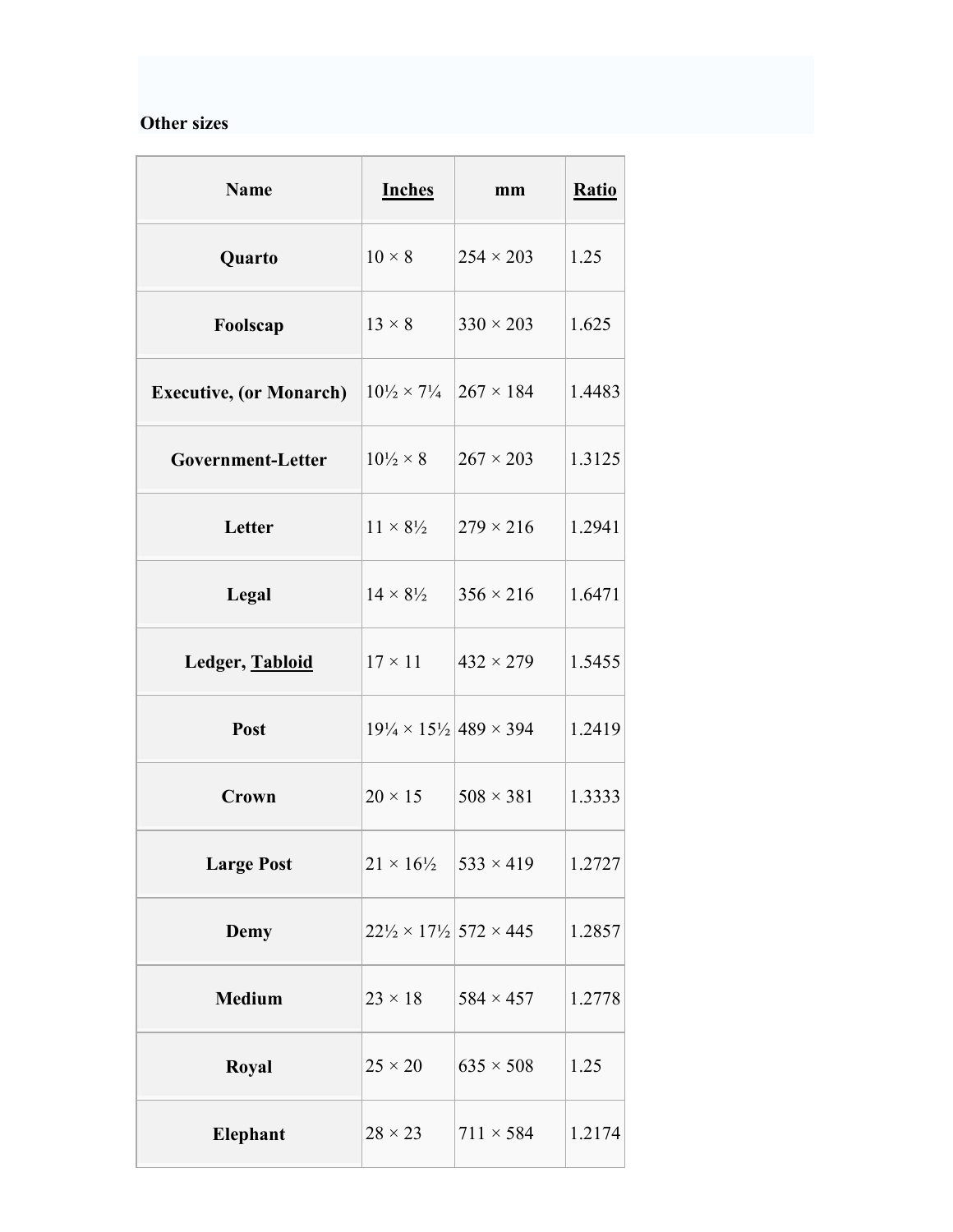| <b>Double Demy</b>                                                           | $35 \times 23\frac{1}{2}$          | $889 \times 597$                | 1.4894 |
|------------------------------------------------------------------------------|------------------------------------|---------------------------------|--------|
| <b>Quad Demy</b>                                                             | $45 \times 35$                     | $1143 \times 889$               | 1.2857 |
| <b>Statement</b>                                                             | $8\frac{1}{2} \times 5\frac{1}{2}$ | $216 \times 140$                | 1.5455 |
| <b>Index card</b>                                                            | $5 \times 3$                       | $127 \times 76$                 | 1.667  |
| <b>Index card</b>                                                            | $6 \times 4$                       | 152 x 102                       | 1.5    |
| <b>Index card</b>                                                            | $8 \times 5$                       | 203 x 127                       | 1.6    |
| <b>International <u>business card</u></b> $3\frac{3}{8} \times 2\frac{1}{8}$ |                                    | $85.60 \times 53.98 \mid 1.586$ |        |
| <b>U.S. business card</b>                                                    | $3\frac{1}{2} \times 2$            | $89 \times 51$                  | 1.75   |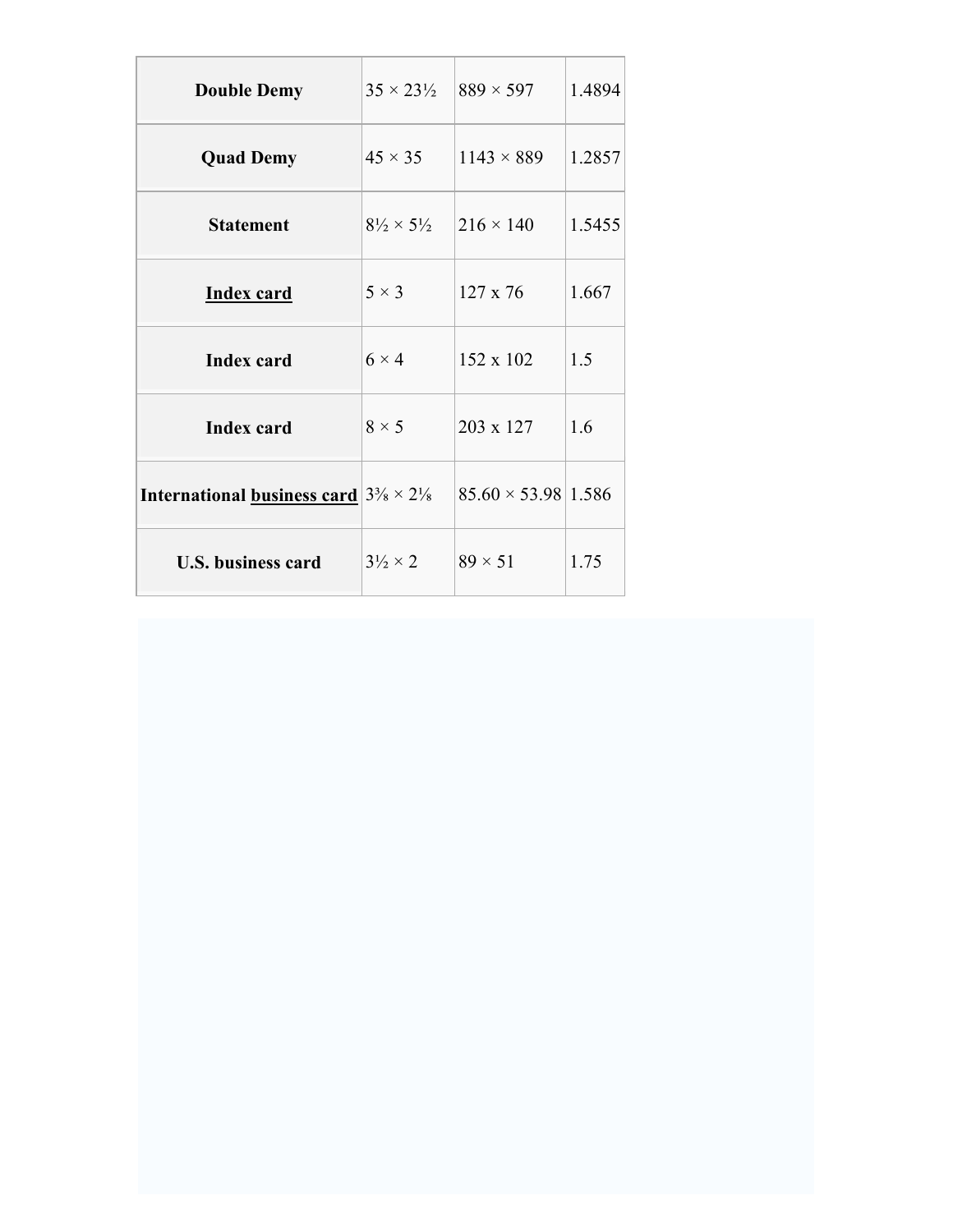#### Tablet sizes

The sizes listed above are for paper sold loosely in reams. There are a large number of sizes of tablets of paper, that is, sheets of paper kept from flying around by being bound at one edge, usually by a strip of plastic or hardened PVA adhesive. Often there is a pad of cardboard (or greyboard) at the bottom of the stack. Such a tablet serves as a portable writing surface, and the sheets have lines printed on them, usually in blue, to make writing in a line easier. An older means of binding is to have the sheets stapled to the cardboard along the top of the tablet; there is a line of perforated holes across every page just below the top edge from which any page may be torn off. Lastly, a pad of sheets each weakly stuck with adhesive to the sheet below, trade-marked as "Post-It" or "Stick-Em" and available in various sizes, serve as a sort of tablet.

The significance of taking separate note of these sizes is that their contents are just as likely to be photocopied and enlarged, of course onto loose paper, as are the more standardized international sizes of paper.

"Letter pads" are of course 8½ by 11 inches, but the term "Legal pad" is often used for pads of this size besides those of 8½ by 14 inches. There are "Steno pads" (used by stenographers) of 6 by 9 inches, and pads for pre-school children of twice and four times this size, but which have lines going the long way across the paper: 9 by 12 inches and 12 by 18 inches. For the latter use, there are also pads 10¾ by 13½ inches.

For varied commercial purposes, all sorts of sizes have been recently observed: 4 by 5½ inches; 5 by 8 inches;  $5\frac{3}{8}$  by  $8\frac{1}{4}$  inches; 6 by  $9\frac{1}{2}$  inches;  $7\frac{1}{4}$  by  $9\frac{1}{2}$  inches; and  $7\frac{3}{4}$  by  $9\frac{7}{8}$ inches.

The only "metric" paper in the shops where this observation was taken are a few Chinesemade "composition books" for children which are 190 mm by 247 mm, a slight modification from the  $7\frac{3}{4}$  by  $9\frac{3}{4}$  inch ones. But the holes in the sheets of any of these tablets fit American-standard binders.

Of course, in countries where the ISO sizes are standard, most notebooks and tablets are sized to ISO specifications (for example, most newsagents in Australia stock A4 and A3 tablets).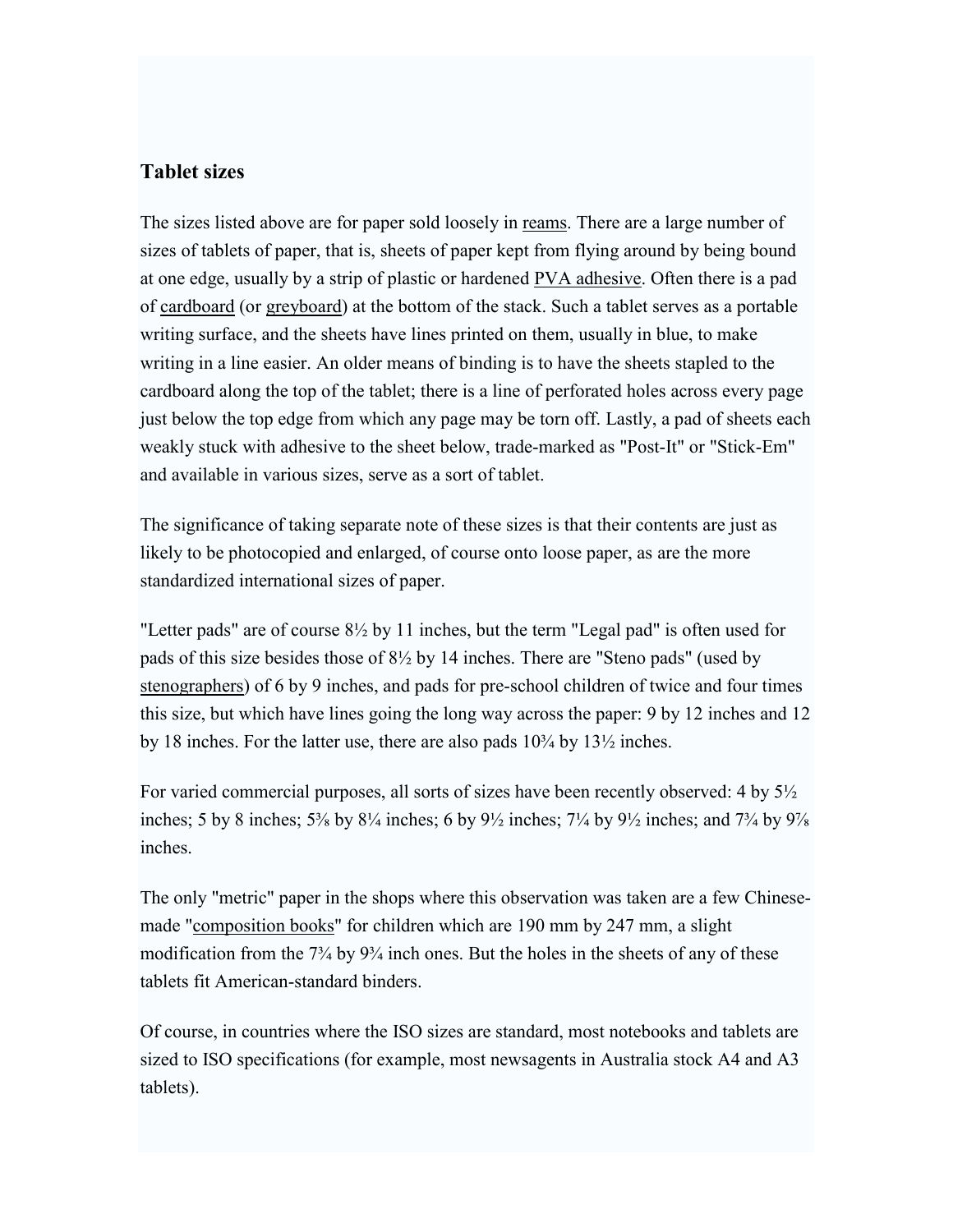# Traditional inch-based paper sizes

Traditionally, a number of different sizes were defined for large sheets of paper, and paper sizes were defined by the sheet name and the number of times it had been folded. Thus a full sheet of "Royal" paper was  $25 \times 20$  inches, and "Royal Octavo" was this size folded 3 times, so as to make eight sheets, and was thus 10 by 6¼ inches.

Imperial sizes were used in the United Kingdom and its territories. Some of the base sizes were as follows:

| <b>Name</b>                      | inches                                                                    | mm                     | <b>Ratio</b> |
|----------------------------------|---------------------------------------------------------------------------|------------------------|--------------|
| <b>Emperor</b>                   | $72 \times 48$                                                            | $1829 \times 1219$ 1.5 |              |
| Antiquarian                      | $53 \times 31$                                                            | $1346 \times 787$      | 1.7097       |
| <b>Grand Eagle</b>               | $42 \times 28\frac{3}{4}$                                                 | $1067 \times 730$      | 1.4609       |
| <b>Double Elephant</b>           | $40 \times 26\frac{3}{4}$                                                 | $1016 \times 678$      | 1.4984       |
| <b>Colombier</b>                 | $34\frac{1}{2} \times 23\frac{1}{2}   876 \times 597$                     |                        | 1.4681       |
| Atlas*                           | $34 \times 26$                                                            | $864 \times 660$       | 1.3077       |
| <b>Double Demy</b>               | 35 <sup>1</sup> / <sub>2</sub> x 22 <sup>1</sup> / <sub>2</sub> 902 x 572 |                        | 1.5777       |
| <b>Double Large Post 33 x 21</b> |                                                                           | $838 \times 533$       | 1.5713       |
| Imperial*                        | $30 \times 22$                                                            | $762 \times 559$       | 1.3636       |
| <b>Double Post</b>               | $30\frac{1}{2}$ x 19                                                      | 762 x 483              | 1.6052       |
| Elephant*                        | $28 \times 23$                                                            | $711 \times 584$       | 1.2174       |
| <b>Princess</b>                  | $28 \times 21\frac{1}{2}$                                                 | $711 \times 546$       | 1.3023       |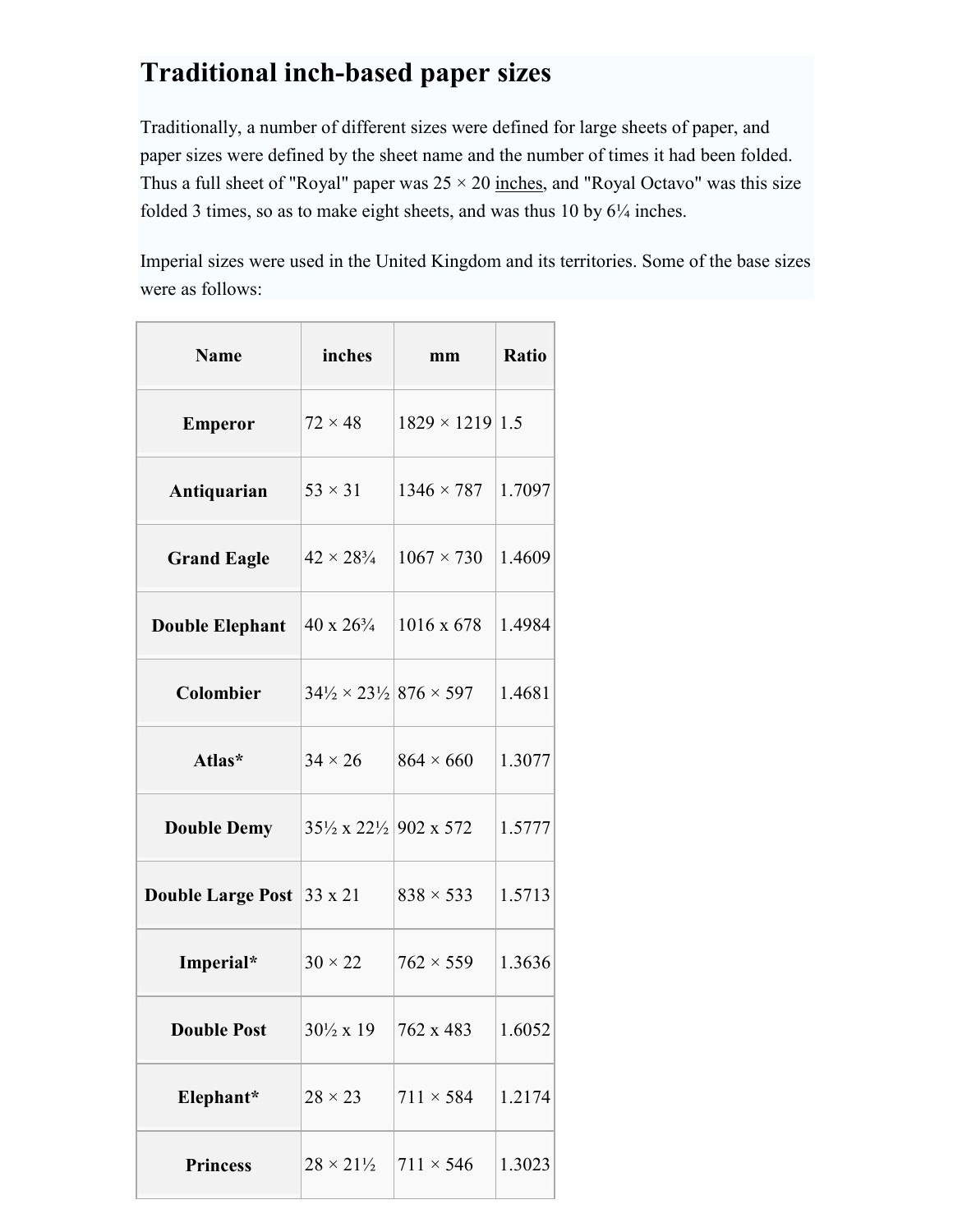| Cartridge                                                                       | $26 \times 21$                                 | $660 \times 533$                                      | 1.2381 |
|---------------------------------------------------------------------------------|------------------------------------------------|-------------------------------------------------------|--------|
| <b>Super Royal</b>                                                              | $27 \times 19$                                 | $686 \times 483$                                      | 1.4203 |
| Royal*                                                                          | $25 \times 20$                                 | $635 \times 508$                                      | 1.25   |
| <b>Sheet and Half Post</b> $ 23\frac{1}{2} \times 19\frac{1}{2} 597 \times 495$ |                                                |                                                       | 1.2051 |
| Medium*                                                                         | $23 \times 17\frac{1}{2}$   584 $\times$ 470   |                                                       | 1.2425 |
| Demy*                                                                           | $22\frac{1}{2} \times 17\frac{1}{2}$ 572 × 445 |                                                       | 1.2857 |
| <b>Large Post</b>                                                               | $21 \times 16\frac{1}{2}$                      | $533 \times 419$                                      | 1.2727 |
|                                                                                 | $20 \times 15\frac{1}{2}$                      | $508 \times 394$                                      | 1.2903 |
| <b>Copy Draught</b>                                                             | $20 \times 16$                                 | $508 \times 406$                                      | 1.25   |
| Crown*                                                                          | $20 \times 15$                                 | $508 \times 381$                                      | 1.3333 |
| Post*                                                                           |                                                | $19\frac{1}{4} \times 15\frac{1}{2}$ 489 $\times$ 394 | 1.2419 |
| <b>Pinched Post</b>                                                             |                                                | $18\frac{1}{2} \times 14\frac{3}{4}$ 470 $\times$ 375 | 1.2533 |
| Foolscap*                                                                       | $17 \times 13\frac{1}{2}$  432 $\times$ 343    |                                                       | 1.2593 |
| <b>Small Foolscap</b>                                                           |                                                | $16\frac{1}{2} \times 13\frac{1}{4}$ 419 $\times$ 337 | 1.2453 |
| <b>Brief</b>                                                                    | $16 \times 13\frac{1}{2}$                      | $406 \times 343$                                      | 1.1852 |
| Pott                                                                            | $15 \times 12\frac{1}{2}$                      | $381 \times 318$                                      | 1.2    |

\* The sizes marked with an asterisk are used in the US.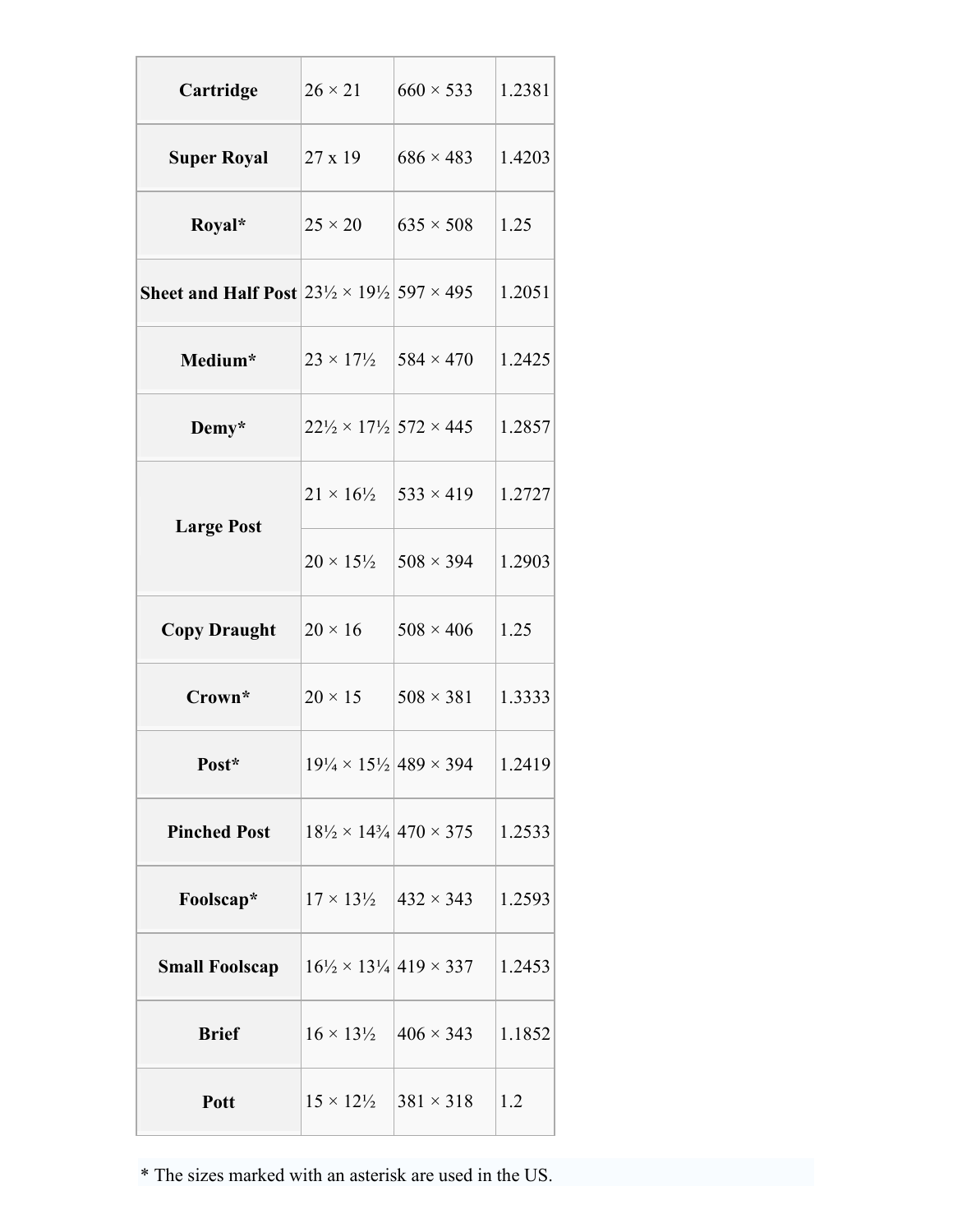The common divisions and their abbreviations include:

| Name(s)                              |                 |                | Abbr.   Folds   Leaves   Pages |    |
|--------------------------------------|-----------------|----------------|--------------------------------|----|
| <b>Folio</b>                         | $f_0/f$         | $\mathbf{1}$   | $\overline{2}$                 | 4  |
| Quarto                               | 4to             | $\overline{2}$ | $\overline{4}$                 | 8  |
| <b>Sexto or Sixmo</b>                | $6$ to/6mo 3    |                | 6                              | 12 |
| <b>Octavo</b>                        | 8v <sub>0</sub> | 3              | 8                              | 16 |
| <b>Duodecimo or Twelvemo</b> 12mo    |                 | 4              | 12                             | 24 |
| <b>Sextodecimo or Sixteenmo</b> 16mo |                 | 4              | 16                             | 32 |

Foolscap Folio is often referred to simply as 'Folio' or 'Foolscap'. Similarly, 'Quarto' is more correctly 'Copy Draught Quarto'.

Many of these sizes were only used for making books (see bookbinding), and would never have been offered for ordinary stationery purposes.

### Transitional paper sizes

#### PA series

A transitional size called **PA4** (210 mm  $\times$  280 mm, 8<sup>1</sup>/4 in  $\times$  11 in) was proposed for inclusion into the ISO 216 standard in 1975. It has the height of Canadian P4 paper (215 mm  $\times$  280 mm, about  $8\frac{1}{2}$  in  $\times$  11 in) and the width of international A4 paper (210 mm  $\times$  297 mm). The table to the right shows how this format can be generalized into an entire format series.

The PA formats did not end up in ISO 216, because the committee felt that the set of standardized paper formats should be kept to the minimum necessary. However, PA4 remains of practical use today. In landscape orientation, it has the same 4:3 aspect ratio as the displays of traditional TV sets, most

PA4-based series Name mm² Ratio **PA0**  $840 \times 11203:4$ **PA1**  $560 \times 840$  2:3 **PA2**  $420 \times 560$  3:4 **PA3**  $280 \times 420$  2:3 **PA4**  $210 \times 280$  3:4 **PA5**  $140 \times 210$  2:3 **PA6**  $105 \times 140$  3:4 **PA7**  $70 \times 105$  2:3 **PA8**  $52 \times 70 \approx 3:4$ PA9  $35 \times 52$   $\approx 2:3$ **PA10** 26  $\times$  35  $\approx$  3:4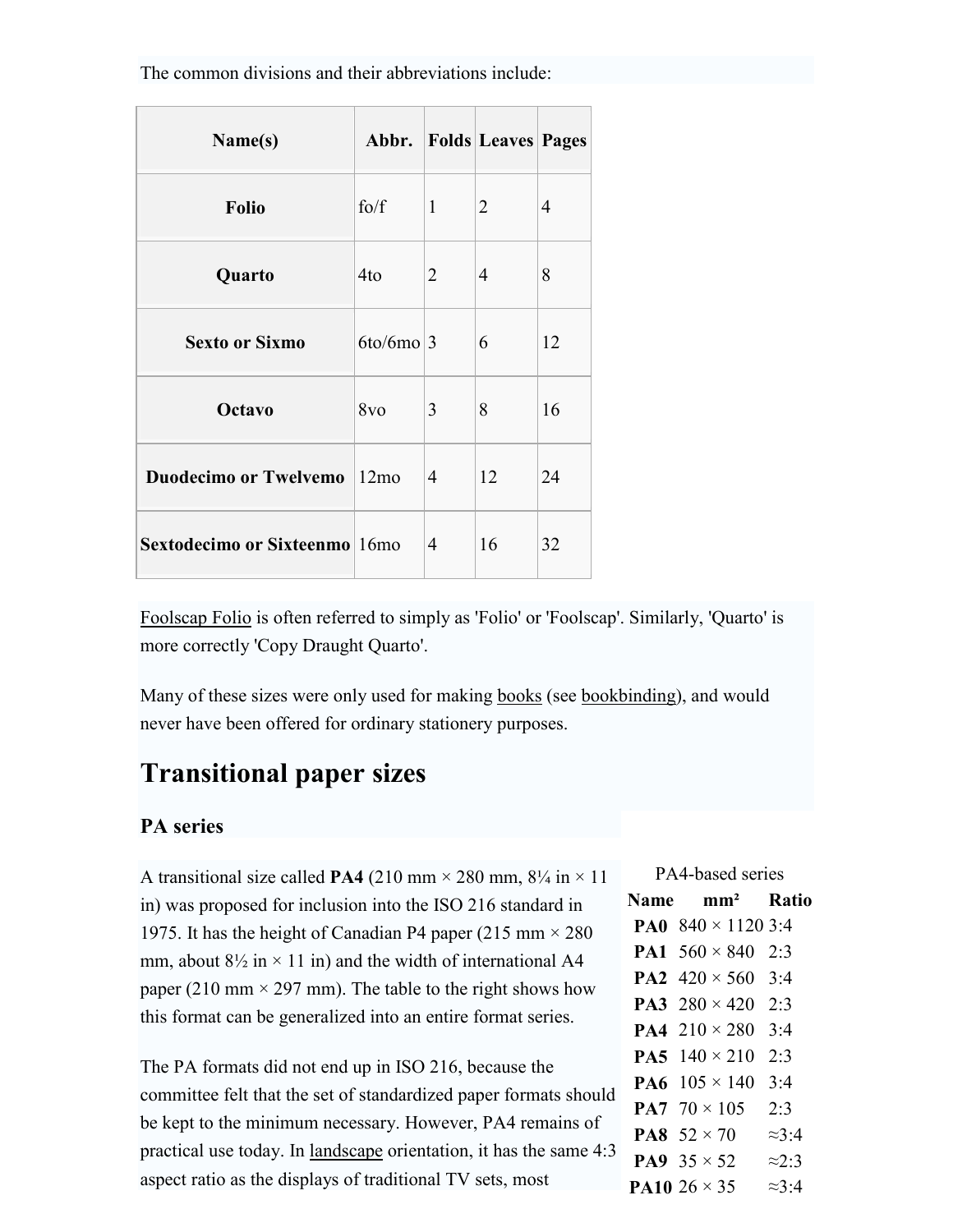computers and data projectors. PA4 is therefore a good choice as the format of computer presentation slides. At the same time, PA4 is the largest format that fits on both A4 and U.S./Canadian "Letter" paper without resizing.

PA4 is used today by many international magazines, because it can be printed easily on equipment designed for either A4 or U.S. "Letter".

### Antiquarian

Although the movement is toward the international standard metric paper sizes, on the way there from the traditional ones there has been at least one new size just a little larger than that used internationally. British architects and industrial designers once used a size called "Antiquarian" as listed above, but given in "New Metric Handbook," (Tutt & Adler 1981) as 813 by 1372 mm. This is a bit larger than the A0 size. So for a short time, a size called A0a was used in Britain, being 1000 mm by 1370 mm, to get that extra 100 mm on the longer side, write Tutt & Adler.

# Expressing paper thickness and density (paper weight)

### Grammage

Throughout the world, except in regions using US paper sizes, the product of thickness and density of paper is expressed in grams per square metre  $(g/m<sup>2</sup>)$ . This quantity is commonly called grammage in both English and French (ISO 536), though printers in most English-speaking countries still refer to the "weight" of paper, i.e. 80 gsm.

Typical office paper has a grammage of 80 g/m<sup>2</sup>, therefore a typical A4 sheet  $(1/16 \text{ m}^2)$ weighs 5 g.

The unofficial unit symbol "gsm" instead of the official " $g/m<sup>2</sup>$ " is also occasionally encountered in English speaking countries.

While paper is measured by weight, card is measured by thickness in micrometres.

### "Uncut" ream basis weight

In countries using U.S. paper sizes, paper density is often specified in pounds. The stated mass is that of a ream of 500 sheets. However, the ream of that mass is normally *not* the one sold to the customer. Instead, the specified number of pounds is the mass of a "basis ream" in which the sheets have some larger size. Often, this is a size used during the manufacturing process before the paper was cut to the dimensions in which it is sold. So, to compute the weight per area, one must know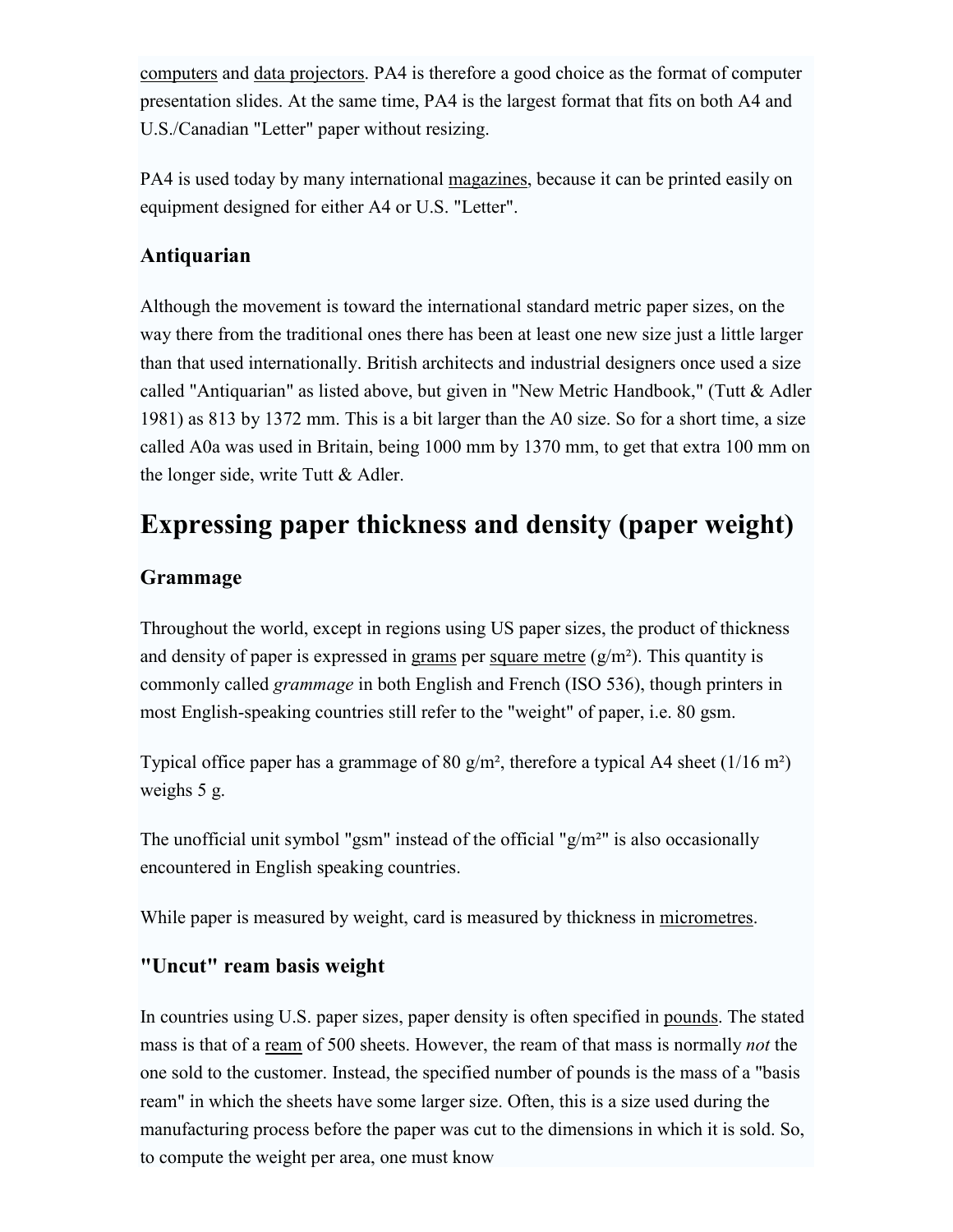- the weight of the basis ream, which is labeled in pounds;
- the number of sheets in that ream, which is usually  $500$ ;
- the dimensions of an "uncut" sheet in that ream.

These "uncut" basis sizes vary between paper types, are not normally labelled on the product, are not formally standardized, and therefore have to be guessed or inferred somehow from trading practice. Common examples are:

| $17 \text{ in} \times 22 \text{ in} \mid 19 \text{ in} \times 24 \text{ in}$ | 20 in $\times$ 26 in     |
|------------------------------------------------------------------------------|--------------------------|
| 22 in $\times$ 28 in 22.5 in $\times$ 28.5 in 22 in $\times$ 34 in           |                          |
| 24 in $\times$ 36 in 25 in $\times$ 38 in                                    | 25.5 in $\times$ 30.5 in |

For conversion to grammage, in addition the ratio between avoirdupois pound and gram (1 lb  $\approx$  454 g) and between square inch and square metre (1 m<sup>2</sup>  $\approx$  1550 in<sup>2</sup>) are needed: 1 lb/in<sup>2</sup> ≈ 703700 g/m<sup>2</sup>.

For example, a "20 pound ream of Letter paper" has a weight of only 5 pounds if the basis dimensions used are twice the cut dimensions. Since the cut dimensions are  $8\frac{1}{2}$  in  $\times$ 11 in, the "uncut" basis dimensions are probably 17 in  $\times$  22 in. Therefore, paper weight per area of this type of paper is likely to be:

$$
\frac{20 \frac{\text{lb}}{\text{ream}} \times 1 \text{ sheet}}{17 \text{ in} \times 22 \text{ in} \times 500 \frac{\text{sheet}}{\text{ream}}} \approx 1.1 \times 10^{-4} \frac{\text{lb}}{\text{in}^2} \approx 75 \frac{\text{g}}{\text{m}^2}
$$

### References

- 1. International standard ISO 216, Writing paper and certain classes of printed matter — Trimmed sizes — A and B series. International Organization for Standardization, Geneva, 1975.
- 2. International standard ISO 217: Paper Untrimmed sizes Designation and tolerances for primary and supplementary ranges, and indication of machine direction. International Organization for Standardization, Geneva, 1995.
- 3. M. Kuhn: International standard paper sizes. Web page, Computer Laboratory, University of Cambridge, 1996–2006.
- 4. Max Helbig, Winfried Hennig: DIN-Format A4 Ein Erfolgssystem in Gefahr. Beuth-Kommentare, Beuth Verlag, Berlin, 1998. ISBN 3-410-11878-0